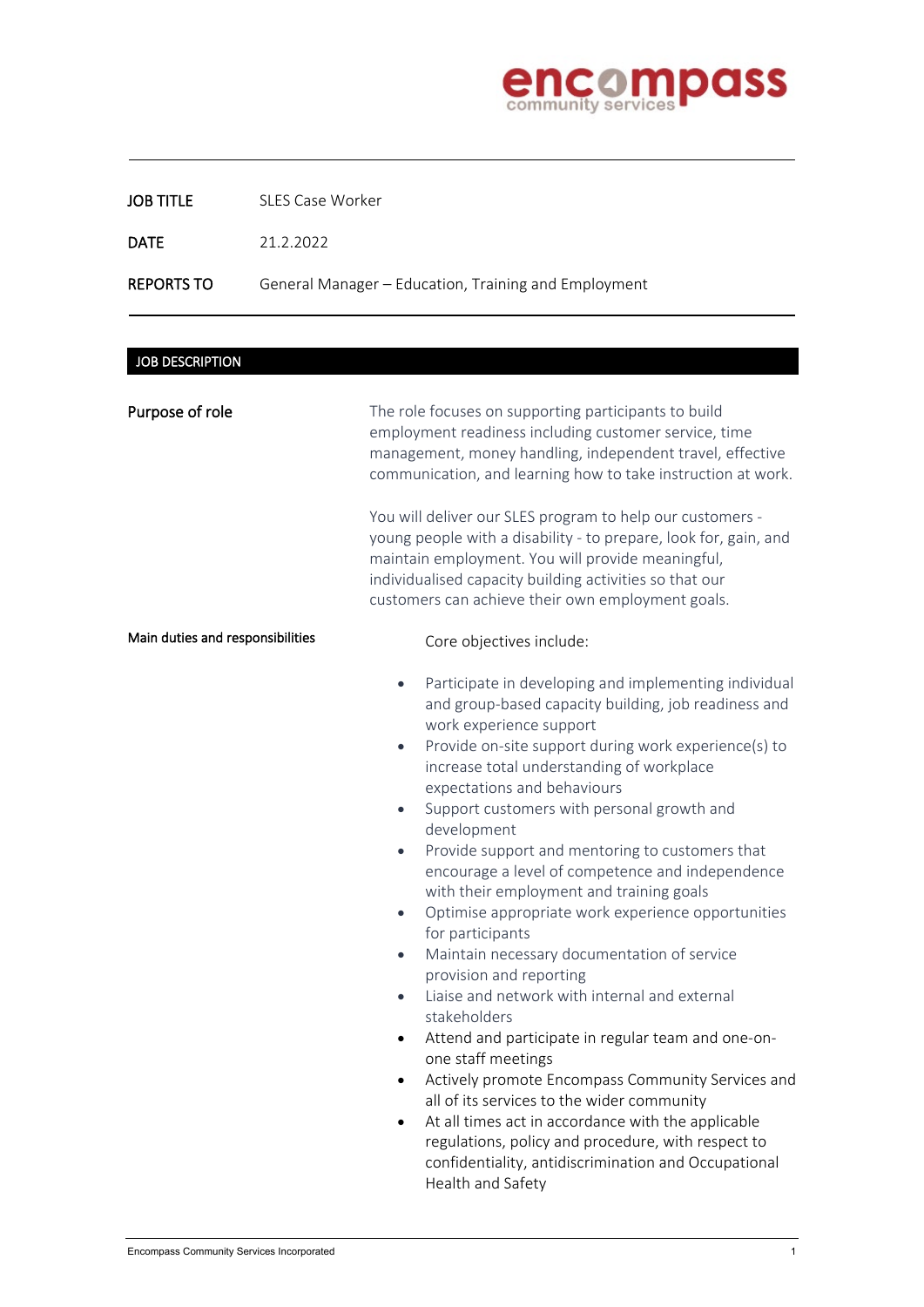|                       | Participate fully in staff appraisal and professional<br>$\bullet$<br>development review processes<br>Comply with all Work, Health, Safety and<br>$\bullet$<br>Environmental system requirements which provide a<br>safe and healthy work environment, free from sexual<br>harassment and discrimination<br>Adhere to Encompass Community Services policies<br>$\bullet$<br>and procedure and "Code of Conduct" for employees<br>The above list is not exhaustive, and the role may<br>$\bullet$<br>change to meet the overall objectives of the<br>company. |
|-----------------------|--------------------------------------------------------------------------------------------------------------------------------------------------------------------------------------------------------------------------------------------------------------------------------------------------------------------------------------------------------------------------------------------------------------------------------------------------------------------------------------------------------------------------------------------------------------|
| Other duties          | Fulfil other duties as required by management and other<br>department personnel as requested/required.                                                                                                                                                                                                                                                                                                                                                                                                                                                       |
| PERSON SPECIFICATION  |                                                                                                                                                                                                                                                                                                                                                                                                                                                                                                                                                              |
| Qualifications        | <b>NIL</b>                                                                                                                                                                                                                                                                                                                                                                                                                                                                                                                                                   |
| Experience            | Relevant practical experience in an administrative<br>capacity                                                                                                                                                                                                                                                                                                                                                                                                                                                                                               |
| Desired Knowledge     | Understanding of the National Disability<br>Services Standards and Quality Framework & NDIS<br>Quality AND Safeguard commission<br>SLES or group program experience<br>Employment services support experience                                                                                                                                                                                                                                                                                                                                                |
| Skills & competencies | Customer service focused: committed to providing<br>exceptional customer service across all channels -<br>written, phone and face to face.                                                                                                                                                                                                                                                                                                                                                                                                                   |
|                       | <b>Communication:</b> the ability to communicate clearly and<br>concisely, varying communication style depending upon<br>the audience.                                                                                                                                                                                                                                                                                                                                                                                                                       |
|                       | Attention to detail: excellent attention to detail and<br>written skills when communicating with others, both<br>internally and externally.                                                                                                                                                                                                                                                                                                                                                                                                                  |
|                       | <b>Commerciality:</b> ability to apply knowledge in a practical,<br>commercial manner.                                                                                                                                                                                                                                                                                                                                                                                                                                                                       |
|                       | Teamwork: willingness to assist and support others as<br>required and get on with team members.                                                                                                                                                                                                                                                                                                                                                                                                                                                              |
|                       | Time management/organisation: accomplish objectives<br>effectively within time frame given, and carry out<br>administrative duties within portfolio in an efficient and<br>timely manner.                                                                                                                                                                                                                                                                                                                                                                    |
|                       | Professional approach.                                                                                                                                                                                                                                                                                                                                                                                                                                                                                                                                       |